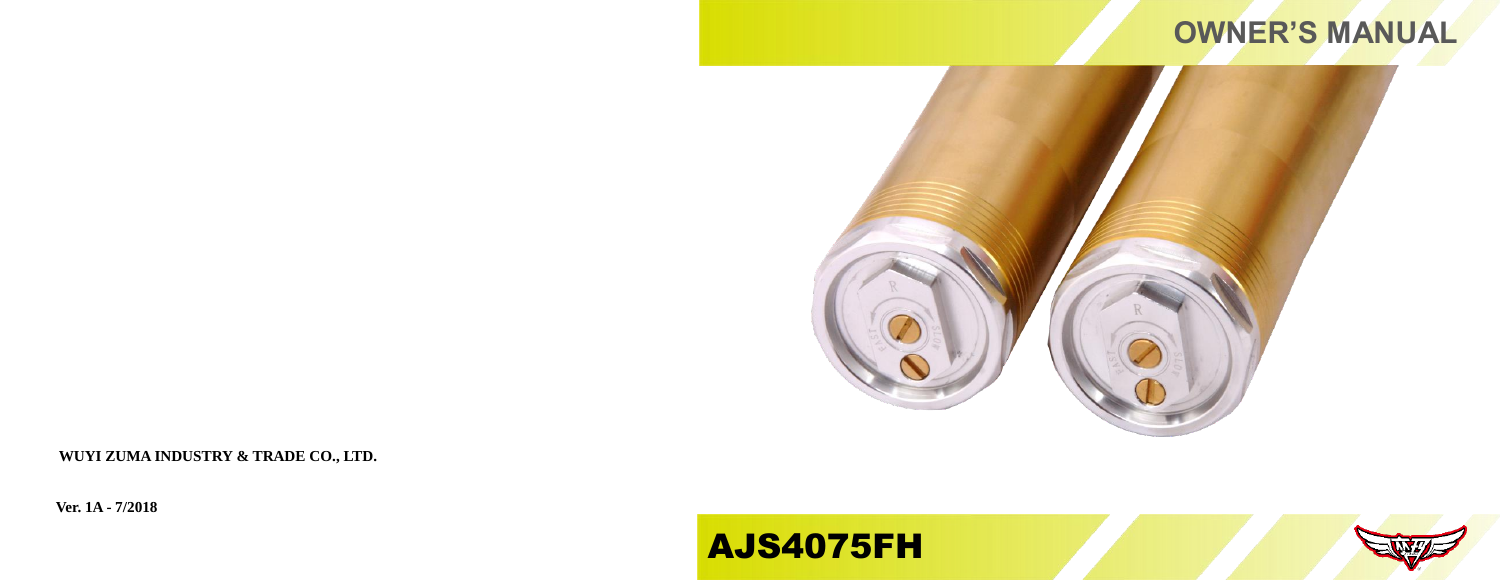# **Owner's Manual: XTS 5010 Front Fork**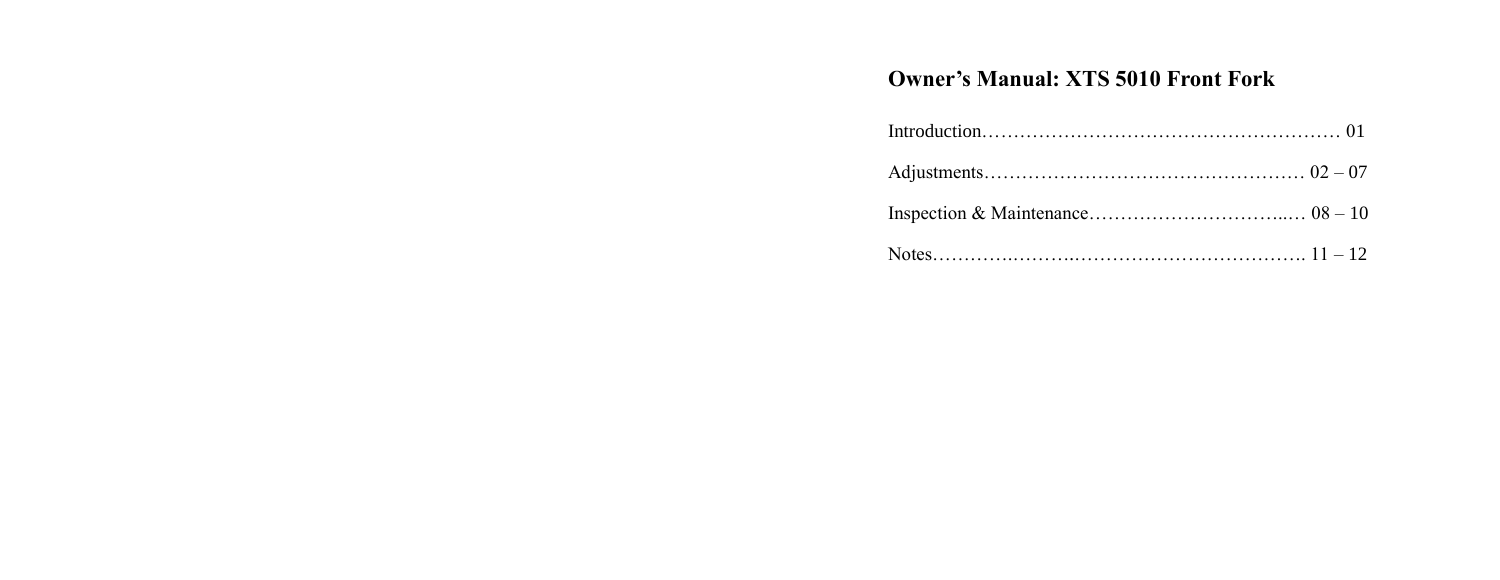#### **Introduction**

This owner manual accompanies your purchase of an XTS 5010 front fork. This manual is made to familiarize you with the many adjustments you can make to your XTS 5010 front fork. You are advised to read this manual carefully so that you can make the most of the flexibility which is offered by the XTS 5010 front fork.

Your XTS-5010 front fork is set in the Zuumav factory to a general setting which is suitable for your motorcycle. You are advised to note the basic settings for compression and rebound in the back of this booklet.

#### ZUUMAV, © 2018-2019.

Zuumav cannot be held in any way responsible or liable for any damage caused by assembly or adjustments not carried out by an authorized dealer and/or service center. All the information is this manual is correct at the time of printing. ZUUMAV reserves the right to make changes, improvements and/or modifications to the specifications without giving prior notice or being subject to other obligations.

#### **Adjustments**

**Compression** damping controls the energy absorption when the fork is being compressed, thus controls how easy the fork compresses when you hit a bump.

**Rebound** damping controls the energy absorption when the fork is being extended and, thus controls how fast the fork returns to its normal position after being compressed.

### **AIR PRESSURE ADJUSTMENT**

 $\overline{a}$ 

 The standard air pressure in the front fork legs is atmospheric. Since the air pressure in legs increases with normal use, the fork action stiffens during operation.

- Raise the front wheel off the ground by putting a stand under the motorcycle.
- Remove the top screw on each of the fork base valve assembly to let the air pressure equalize. Then, reinstall the screws.

# **NOTICE**

j The left and right forks must be adjusted evenly.

 Air Pressure Relief Screw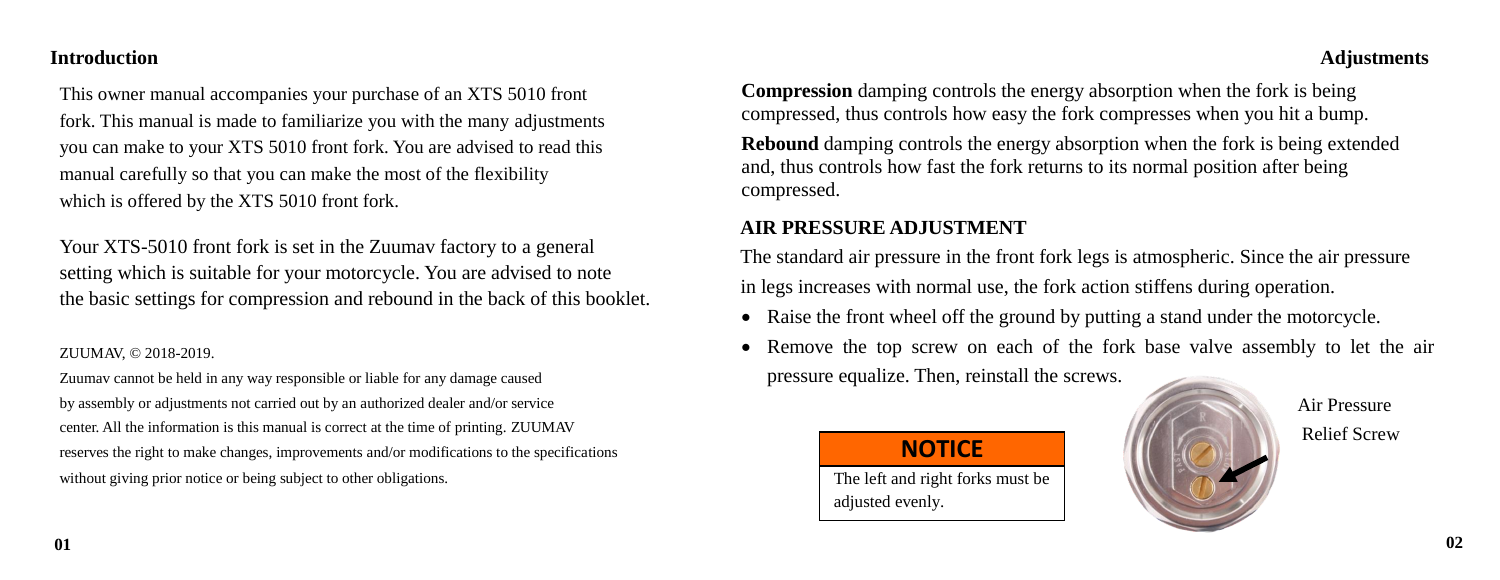### **Adjustments**

## **Rebound Damping Adjustment**

- Check the position of the rebound adjusters on the top of the fork cylinders.
- To adjust the rebound damping adjusters, turn the adjusters on top of the fork cylinders with a flat head screwdriver.
- Adjust the rebound damping to the standard setting position.



Rebound Damping Adjuster

The left and right forks must be **NOTICE**

adjusted evenly.

# **NOTICE**  $\overline{\phantom{a}}$

Do not force to turn the rebound damping adjuster from the fully seated position or the adjusting mechanism may be damaged.  $\overline{a}$ 

### **Rebound Damping Settings**



- A. Seated Position (Adjuster turned fully clockwise)
- B. Softer (Counterclockwise)
- C. Harder (Clockwise)
- D. Standard Setting

Number of turns counterclockwise usable range - **20 clicks**

# **NOTICE**

Do not force to turn the rebound damping adjuster from the fully seated position or the adjusting mechanism may be damaged. 1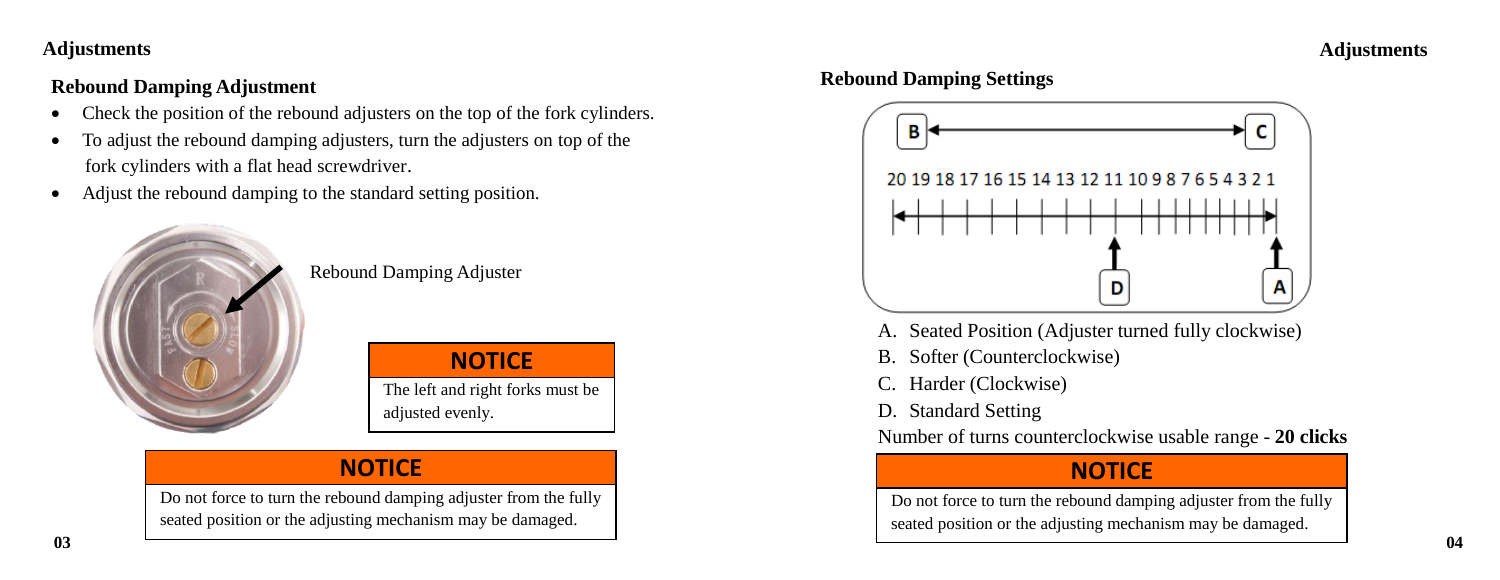#### **Adjustments**

## **Adjustments**

### **Compression Damping Adjustment**

- Clean the bottom of the fork tubes.
- Remove the caps on the bottom of the fork tubes. (If available)
- Check the position of the compression damping adjusters at the bottom of the fork tubes.
- To adjust the compression damping, turn the adjuster with a flat head screwdriver. Adjust the compression damping to the standard setting position.



Compression Damping Adjuster

The left and right forks must be adjusted evenly.  $\overline{a}$ **NOTICE**

# **NOTICE**

**05** eated position or the adjusting mechanism may be damaged. 06 Do not force to turn the rebound damping adjuster from the fully  $\overline{a}$ 

### **Compression Damping Settings**



- A. Seated Position (Adjuster turned fully clockwise)
- B. Softer (Counterclockwise)
- C. Harder (Clockwise)
- D. Standard Setting
- Number of turns counterclockwise usable range **26 clicks**.

# **NOTICE**

Do not force to turn the rebound damping adjuster from the fully seated position or the adjusting mechanism may be damaged. j